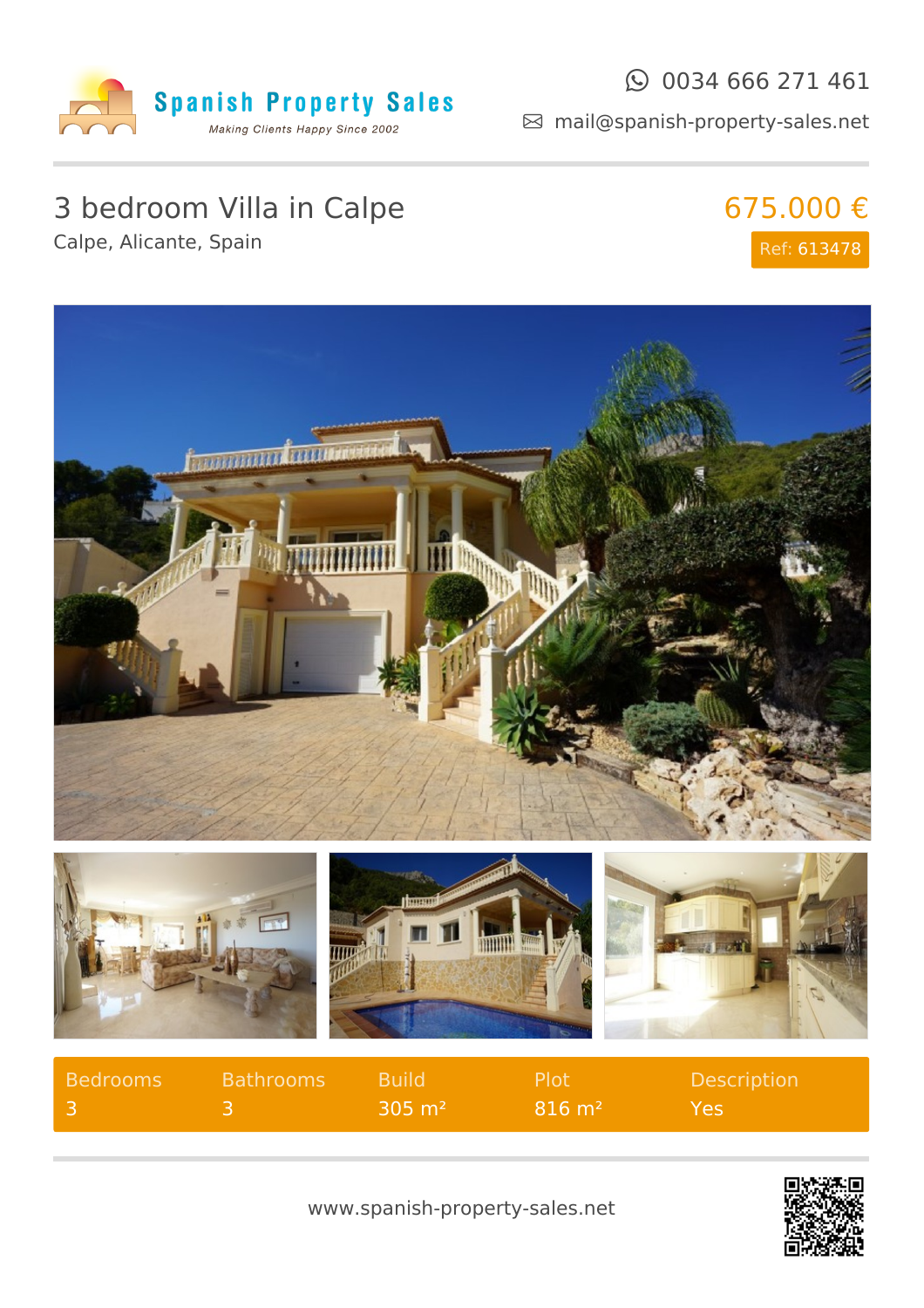

mail@spanish-property-sales.net

### 3 bedroom Villa in Calpe

Calpe, Alicante, Spain



#### Description

A fantastic villa which serves up beautiful views of the Mediterranean Sea and the Penon de Ifach, set against the most magnificent backdrop that is nature at its best bloom to blend in as much as it stands out as it should. And a most lovely base of operations and residence for a family which knows what they want and are unafraid of going for it.

With a built surface of 305 sq. meters within a site surface of 816 sq. meters, this 3 story villa is all about spacious radiant rooms and magnificent décor. The ground floor houses a 2 car garage even as two staircases provide access into the home by leading up to a porch on the main floor of the property. When you lay eyes upon the living room, your mind will be blown away by the exquisiteness and simplicity of the space which makes it conducive for all those family moments. The kitchen is also one of its greatest feature with a distinctive multi-edged corner in addition to the more than adequate space, counters and storage area. Spend your nights in large bedrooms which are well lit with the master large enough to accommodate a settee or even a treadmill where you can burn all those extra calories in an environment which you can control.

Feel the need to cool off? Worry not, with a resident pool area, you can take a swim and have your private moments undisturbed and safe from prying eyes. With a gorgeous well-manicured garden for you to take a stroll in, live your dream right now.

Call us at any moment and we will gladly give you a tour.